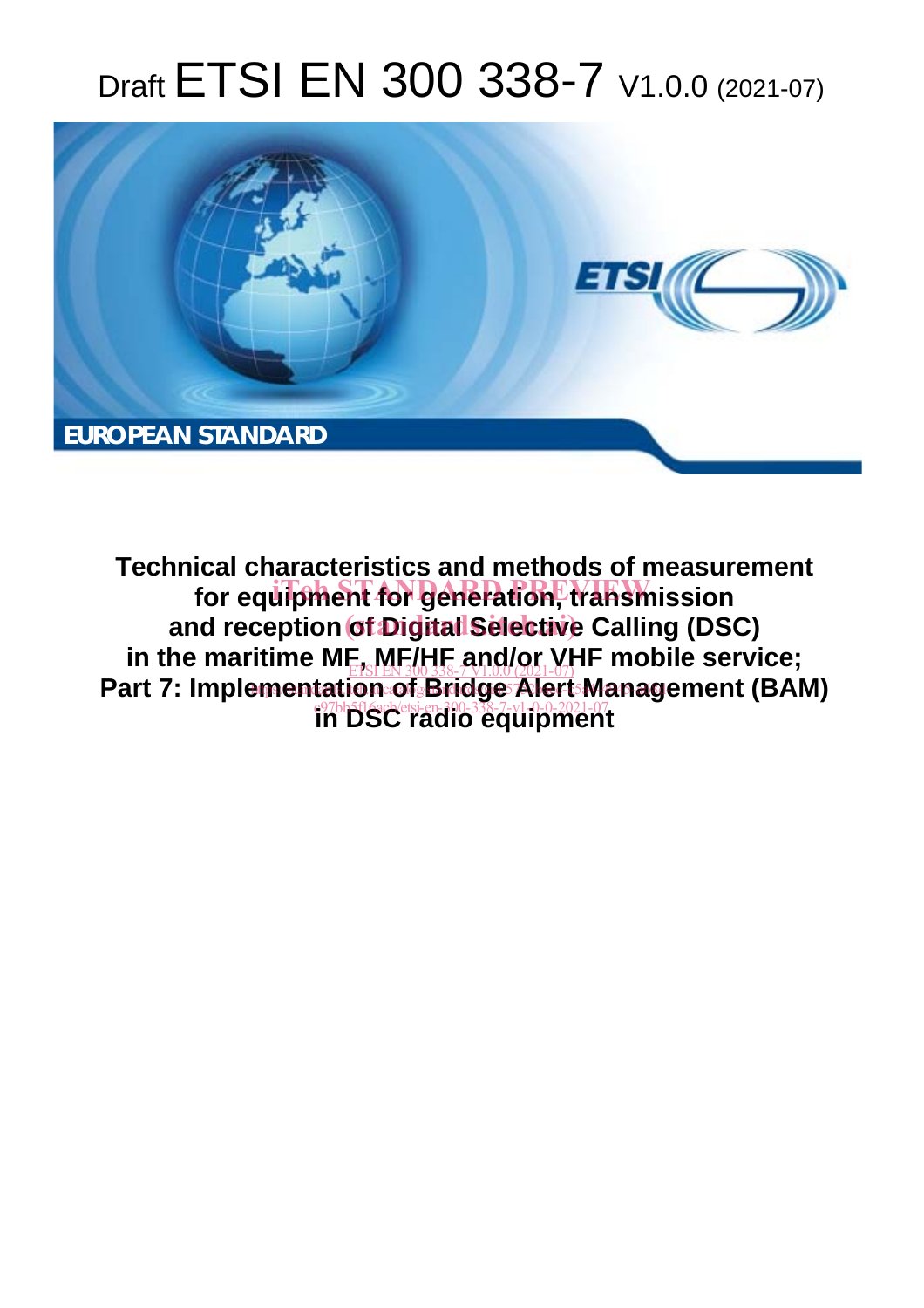Reference DEN/ERM-TGMAR-087-7

Keywords

DSC, GMDSS, maritime, radio, SAR

#### *ETSI*

650 Route des Lucioles F-06921 Sophia Antipolis Cedex - FRANCE

Tel.: +33 4 92 94 42 00 Fax: +33 4 93 65 47 16

Siret N° 348 623 562 00017 - APE 7112B Association à but non lucratif enregistrée à la Sous-Préfecture de Grasse (06) N° w061004871

#### *Important notice*

The present document can be downloaded from: http://www.etsi.org/standards-search

The present document may be made available in electronic versions and/or in print. The content of any electronic and/or print versions of the present document shall not be modified without the prior written authorization of ETSI. In case of any existing or perceived difference in contents between such versions and/or in/print, the prevailing version of an ETSI deliverable is the one made publicly available in PDF format at www.etsi.org/deliver. deliverable is the one made publicly available in PDF format at www.etsi.org/deliver.

Users of the present document should be aware that the document may be subject to revision or change of status. Information on the current status of this and other ETSI documents is available at https://portal.etsi.org/TB/ETSIDeliverableStatus.aspx ETSI EN 300 338-7 V1.0.0 (2021-07)

If you find errors in the present document. please send your comment to one of the following services: <u>https://portal.etsi.org/People/CommiteeSupportStaff.aspx</u>

#### *Notice of disclaimer & limitation of liability*

The information provided in the present deliverable is directed solely to professionals who have the appropriate degree of experience to understand and interpret its content in accordance with generally accepted engineering or other professional standard and applicable regulations.

No recommendation as to products and services or vendors is made or should be implied.

In no event shall ETSI be held liable for loss of profits or any other incidental or consequential damages.

Any software contained in this deliverable is provided "AS IS" with no warranties, express or implied, including but not limited to, the warranties of merchantability, fitness for a particular purpose and non-infringement of intellectual property rights and ETSI shall not be held liable in any event for any damages whatsoever (including, without limitation, damages for loss of profits, business interruption, loss of information, or any other pecuniary loss) arising out of or related to the use of or inability to use the software.

#### *Copyright Notification*

No part may be reproduced or utilized in any form or by any means, electronic or mechanical, including photocopying and microfilm except as authorized by written permission of ETSI. The content of the PDF version shall not be modified without the written authorization of ETSI.

The copyright and the foregoing restriction extend to reproduction in all media.

© ETSI 2021. All rights reserved.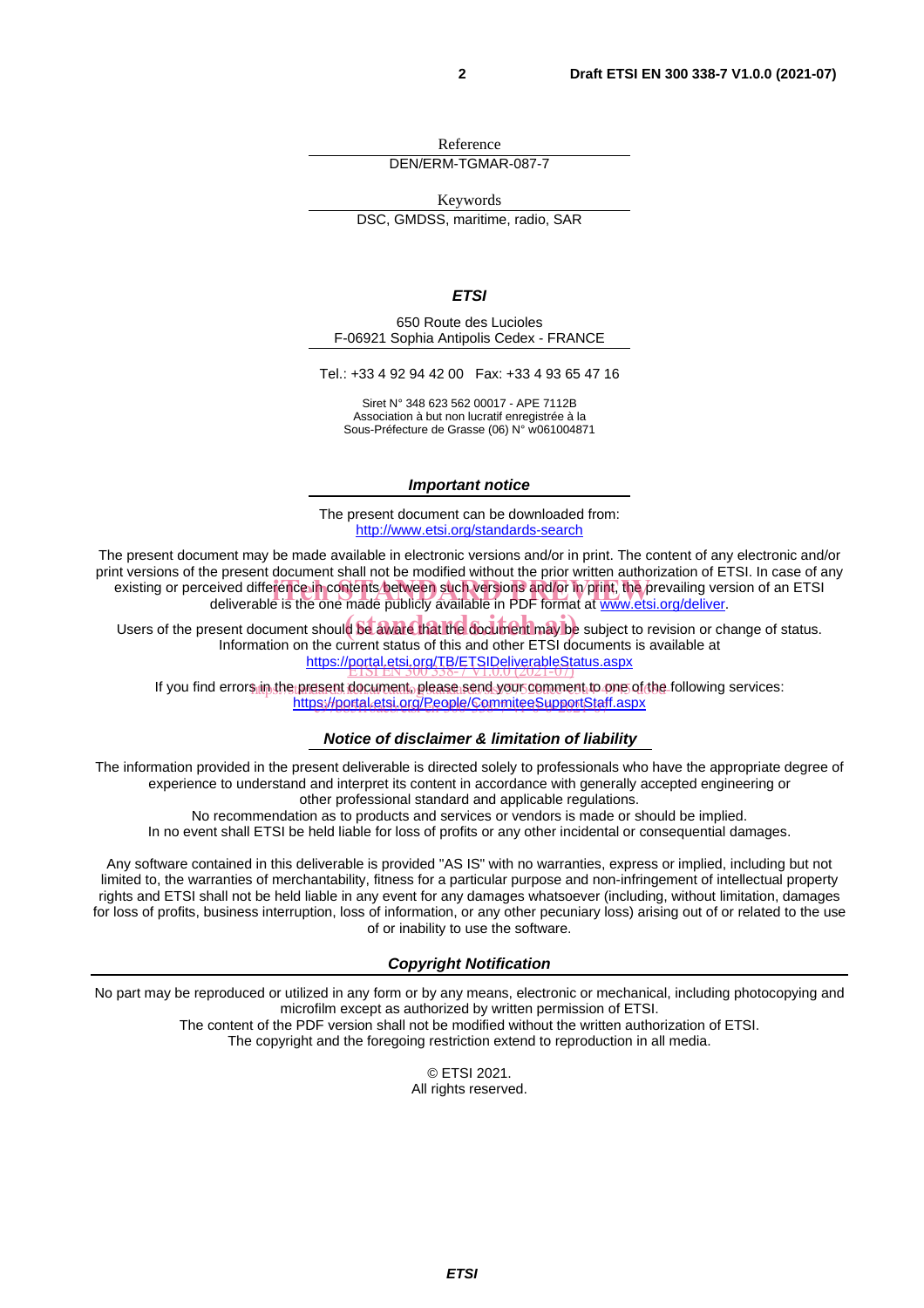## Contents

| 1              |                                                                                                       |  |  |
|----------------|-------------------------------------------------------------------------------------------------------|--|--|
| $\overline{2}$ |                                                                                                       |  |  |
| 2.1            |                                                                                                       |  |  |
| 2.2            |                                                                                                       |  |  |
|                |                                                                                                       |  |  |
| 3              |                                                                                                       |  |  |
| 3.1            |                                                                                                       |  |  |
| 3.2<br>3.3     |                                                                                                       |  |  |
|                |                                                                                                       |  |  |
| 4              |                                                                                                       |  |  |
| 4.1            |                                                                                                       |  |  |
| 4.1.1          |                                                                                                       |  |  |
| 4.1.2          |                                                                                                       |  |  |
| 4.2            |                                                                                                       |  |  |
| 4.2.1          |                                                                                                       |  |  |
| 4.2.2          |                                                                                                       |  |  |
| 4.2.3          |                                                                                                       |  |  |
| 4.3<br>4.3.1   |                                                                                                       |  |  |
| 4.3.2          |                                                                                                       |  |  |
| 4.3.2.1        |                                                                                                       |  |  |
| 4.3.2.2        |                                                                                                       |  |  |
| 4.3.3          |                                                                                                       |  |  |
| 4.3.4          |                                                                                                       |  |  |
|                |                                                                                                       |  |  |
| 5              |                                                                                                       |  |  |
| 5.1            |                                                                                                       |  |  |
| 5.2            |                                                                                                       |  |  |
| 5.2.1          |                                                                                                       |  |  |
| 5.2.2          |                                                                                                       |  |  |
| 5.2.3<br>5.3   |                                                                                                       |  |  |
| 5.3.1          |                                                                                                       |  |  |
| 5.3.2          |                                                                                                       |  |  |
|                |                                                                                                       |  |  |
| 6              |                                                                                                       |  |  |
| 6.1            |                                                                                                       |  |  |
| 6.1.1          |                                                                                                       |  |  |
| 6.1.2          |                                                                                                       |  |  |
| 6.2            | Handling DSC alerts of types "distress" and "distress relay" in received distress automated procedure |  |  |
|                |                                                                                                       |  |  |
| 6.2.1<br>6.2.2 |                                                                                                       |  |  |
| 6.2.3          |                                                                                                       |  |  |
| 6.2.3.1        |                                                                                                       |  |  |
| 6.2.3.2        |                                                                                                       |  |  |
| 6.3            | Handling DSC alerts in received non-distress automated procedure other than category urgency 21       |  |  |
| 6.3.1          |                                                                                                       |  |  |
| 6.3.2          |                                                                                                       |  |  |
| 6.3.3          |                                                                                                       |  |  |
| 6.4            |                                                                                                       |  |  |
| 6.4.1          |                                                                                                       |  |  |
| 6.4.2          |                                                                                                       |  |  |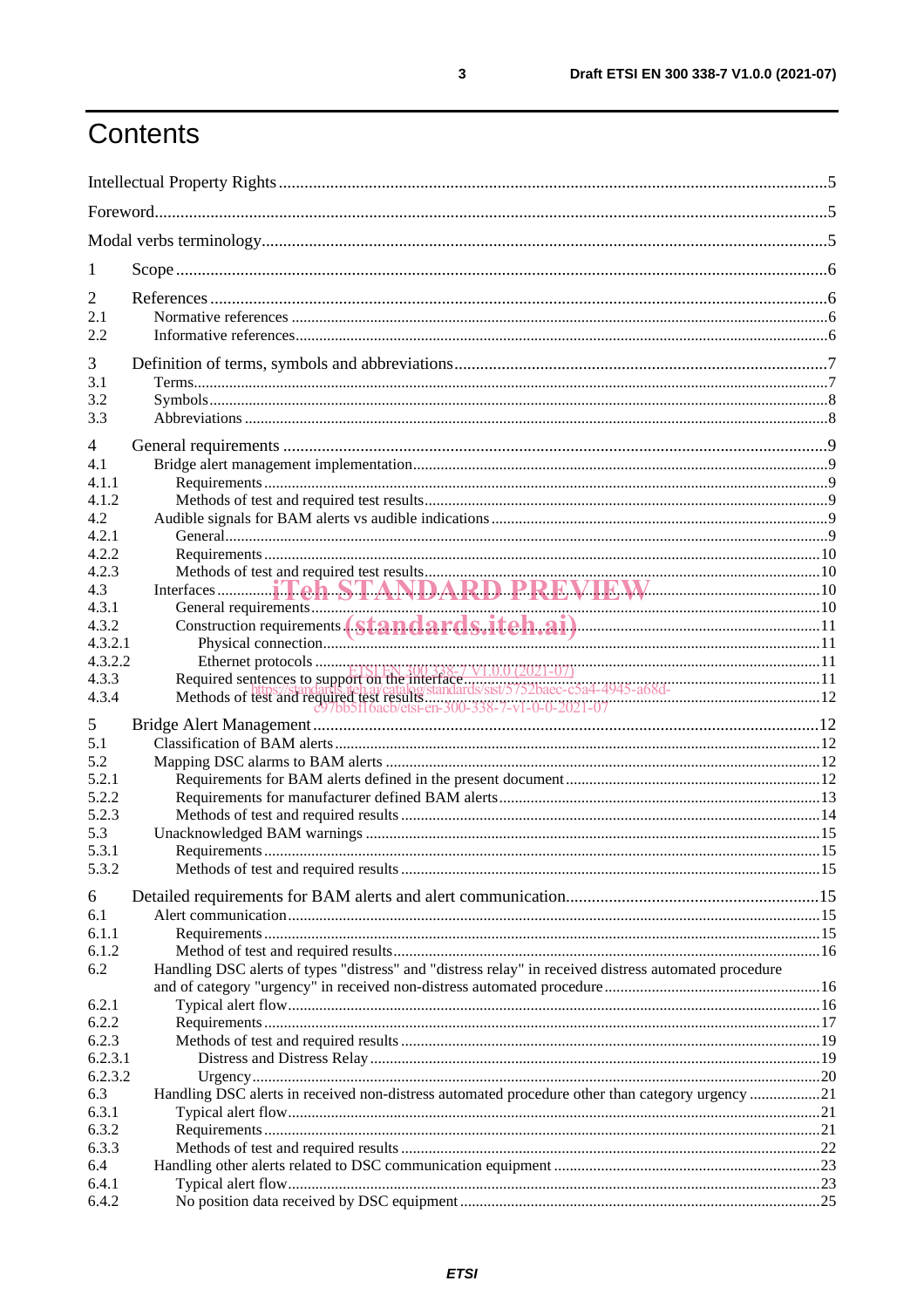| 6.4.2.1 |                                                                                            |  |  |
|---------|--------------------------------------------------------------------------------------------|--|--|
| 6.4.2.2 |                                                                                            |  |  |
| 6.4.3   |                                                                                            |  |  |
| 6.4.3.1 |                                                                                            |  |  |
| 6.4.3.2 |                                                                                            |  |  |
| 6.4.4   |                                                                                            |  |  |
| 6.4.4.1 |                                                                                            |  |  |
| 6.4.4.2 |                                                                                            |  |  |
|         | <b>Annex A (normative):</b><br>Audible indications and BAM alert audible signals 30        |  |  |
| A.1     |                                                                                            |  |  |
|         | Guidelines for designing DSC radios to the BAM concept 32<br><b>Annex B (informative):</b> |  |  |
| B.1     |                                                                                            |  |  |
|         |                                                                                            |  |  |

## iTeh STANDARD PREVIEW (standards.iteh.ai)

ETSI EN 300 338-7 V1.0.0 (2021-07) https://standards.iteh.ai/catalog/standards/sist/5752baec-c5a4-4945-a68dc97bb5f16acb/etsi-en-300-338-7-v1-0-0-2021-07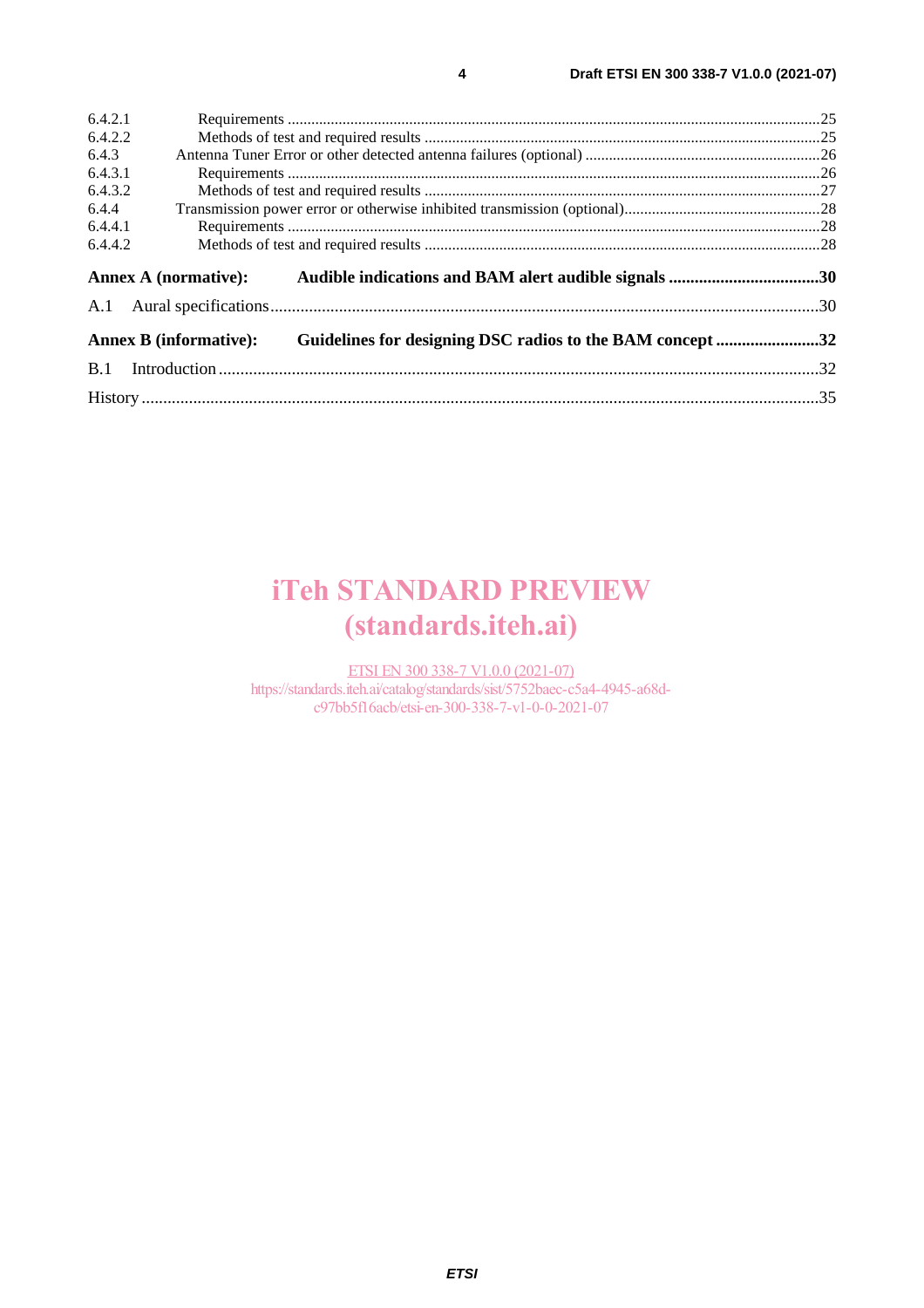## Intellectual Property Rights

#### Essential patents

IPRs essential or potentially essential to normative deliverables may have been declared to ETSI. The declarations pertaining to these essential IPRs, if any, are publicly available for **ETSI members and non-members**, and can be found in ETSI SR 000 314: *"Intellectual Property Rights (IPRs); Essential, or potentially Essential, IPRs notified to ETSI in respect of ETSI standards"*, which is available from the ETSI Secretariat. Latest updates are available on the ETSI Web server (https://ipr.etsi.org/).

Pursuant to the ETSI Directives including the ETSI IPR Policy, no investigation regarding the essentiality of IPRs, including IPR searches, has been carried out by ETSI. No guarantee can be given as to the existence of other IPRs not referenced in ETSI SR 000 314 (or the updates on the ETSI Web server) which are, or may be, or may become, essential to the present document.

#### **Trademarks**

The present document may include trademarks and/or tradenames which are asserted and/or registered by their owners. ETSI claims no ownership of these except for any which are indicated as being the property of ETSI, and conveys no right to use or reproduce any trademark and/or tradename. Mention of those trademarks in the present document does not constitute an endorsement by ETSI of products, services or organizations associated with those trademarks.

**DECT™**, **PLUGTESTS™**, **UMTS™** and the ETSI logo are trademarks of ETSI registered for the benefit of its Members. **3GPP™** and **LTE™** are trademarks of ETSI registered for the benefit of its Members and of the 3GPP Organizational Partners. **oneM2M™** logo is a trademark of ETSI registered for the benefit of its Members and of the oneM2M Partners. **GSM®** and the GSM logo are trademarks registered and owned by the GSM Association.

### Foreword

us.iteh.a

This draft European Standard (EN) has been produced by ETSI Technical Committee Electromagnetic compatibility and Radio spectrum Matters (ERM), and is now submitted for the combined Public Enquiry and Vote phase of the ETSI standards EN Approval Procedure. ETSI EN 300 338-7 V1.0.0 (2021-07)

The present document is part 7 of a multi-part deliverable. Full details of the entire series can be found in ETSI EN 300 338-1 [i.1].

| <b>Proposed national transposition dates</b>                                                |                                 |  |  |
|---------------------------------------------------------------------------------------------|---------------------------------|--|--|
| Date of latest announcement of this EN (doa):                                               | 3 months after ETSI publication |  |  |
| Date of latest publication of new National Standard<br>or endorsement of this $EN$ (dop/e): | 6 months after doa              |  |  |
| Date of withdrawal of any conflicting National Standard (dow):                              | 18 months after doa             |  |  |

## Modal verbs terminology

In the present document "**shall**", "**shall not**", "**should**", "**should not**", "**may**", "**need not**", "**will**", "**will not**", "**can**" and "**cannot**" are to be interpreted as described in clause 3.2 of the ETSI Drafting Rules (Verbal forms for the expression of provisions).

"**must**" and "**must not**" are **NOT** allowed in ETSI deliverables except when used in direct citation.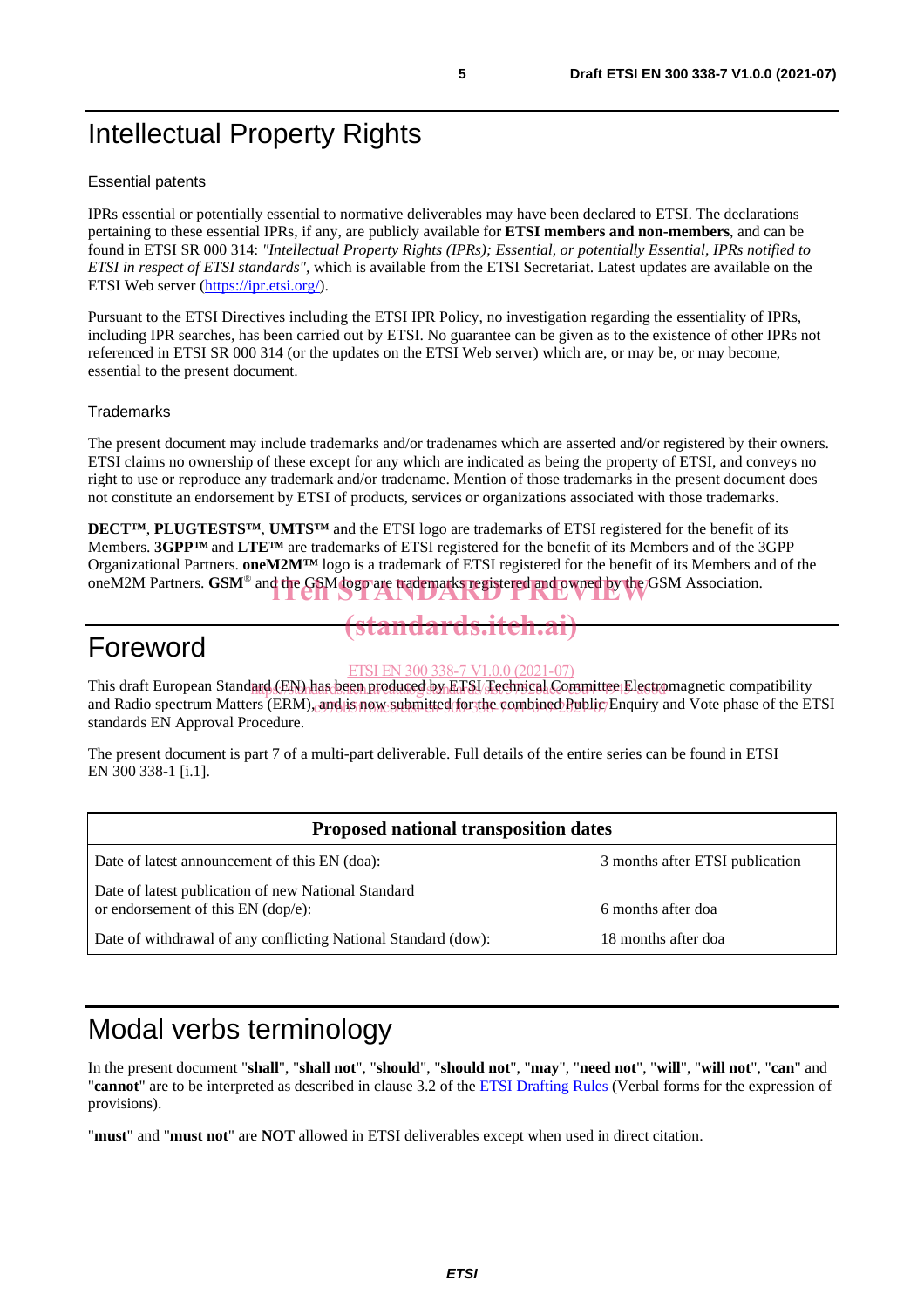### 1 Scope

The present document specifies the minimum requirements for GMDSS radiocommunication system using Digital Selective Calling (DSC) Class A, with the capability to operate on a SOLAS bridge with the application of SOLAS regulation V/15 [i.5] and thus implementing the BAM concept defined by IMO in MSC.302(87) [8].

## 2 References

### 2.1 Normative references

References are either specific (identified by date of publication and/or edition number or version number) or non-specific. For specific references, only the cited version applies. For non-specific references, the latest version of the referenced document (including any amendments) applies.

Referenced documents which are not found to be publicly available in the expected location might be found at http://docbox.etsi.org/Reference.

NOTE: While any hyperlinks included in this clause were valid at the time of publication, ETSI cannot guarantee their long term validity.

The following referenced documents are necessary for the application of the present document.

| - [1]             | Recommendation ITU-R M.493-15: "Digital selective-calling system for use in the maritime |
|-------------------|------------------------------------------------------------------------------------------|
|                   | mobile service" <b>h STANDARD PREVIEW</b>                                                |
| $\lceil 2 \rceil$ | ETSI EN 300 338-2 Technical characteristics and methods of measurement for equipment for |

- ETSI EN 300 338-2: "Technical characteristics and methods of measurement for equipment for generation, transmission and reception of Digital Selective Calling (DSC) in the maritime MF, MF/HF and/or VHF mobile service; Part 2: Class A DSC". I EN 300 338-7 V1.0.0 (2021-0
- [3] IEC 62923-1 (Ed. 1) (2018): "Maritime navigation and radiocommunication equipment and systems - Bridge alert management 3 Part 13 Operational and performance requirements, methods of testing and required test results".
- [4] IEC 61162-1 (Ed. 5) (2016): "Maritime navigation and radiocommunication equipment and systems - Digital interfaces - Part 1: Single talker and multiple listeners".
- [5] IEC 61162-2: "Maritime navigation and radiocommunication equipment and systems Digital interfaces - Part 2: Single talker and multiple listeners, high-speed transmission".
- [6] IEC 61162-450 (Ed. 2) (2018): "Maritime navigation and radiocommunication equipment and systems - Digital interfaces - Part 450: Multiple talkers and multiple listeners - Ethernet interconnection".
- [7] IEC 62923-2 (Ed. 1) (2018): "Maritime navigation and radiocommunication equipment and systems - Bridge alert management - Part 2: Alert and cluster identifiers and other additional features".
- [8] IMO Resolution MSC.302(87): "Adoption of performance standards for bridge alert management".

### 2.2 Informative references

References are either specific (identified by date of publication and/or edition number or version number) or non-specific. For specific references, only the cited version applies. For non-specific references, the latest version of the referenced document (including any amendments) applies.

NOTE: While any hyperlinks included in this clause were valid at the time of publication, ETSI cannot guarantee their long term validity.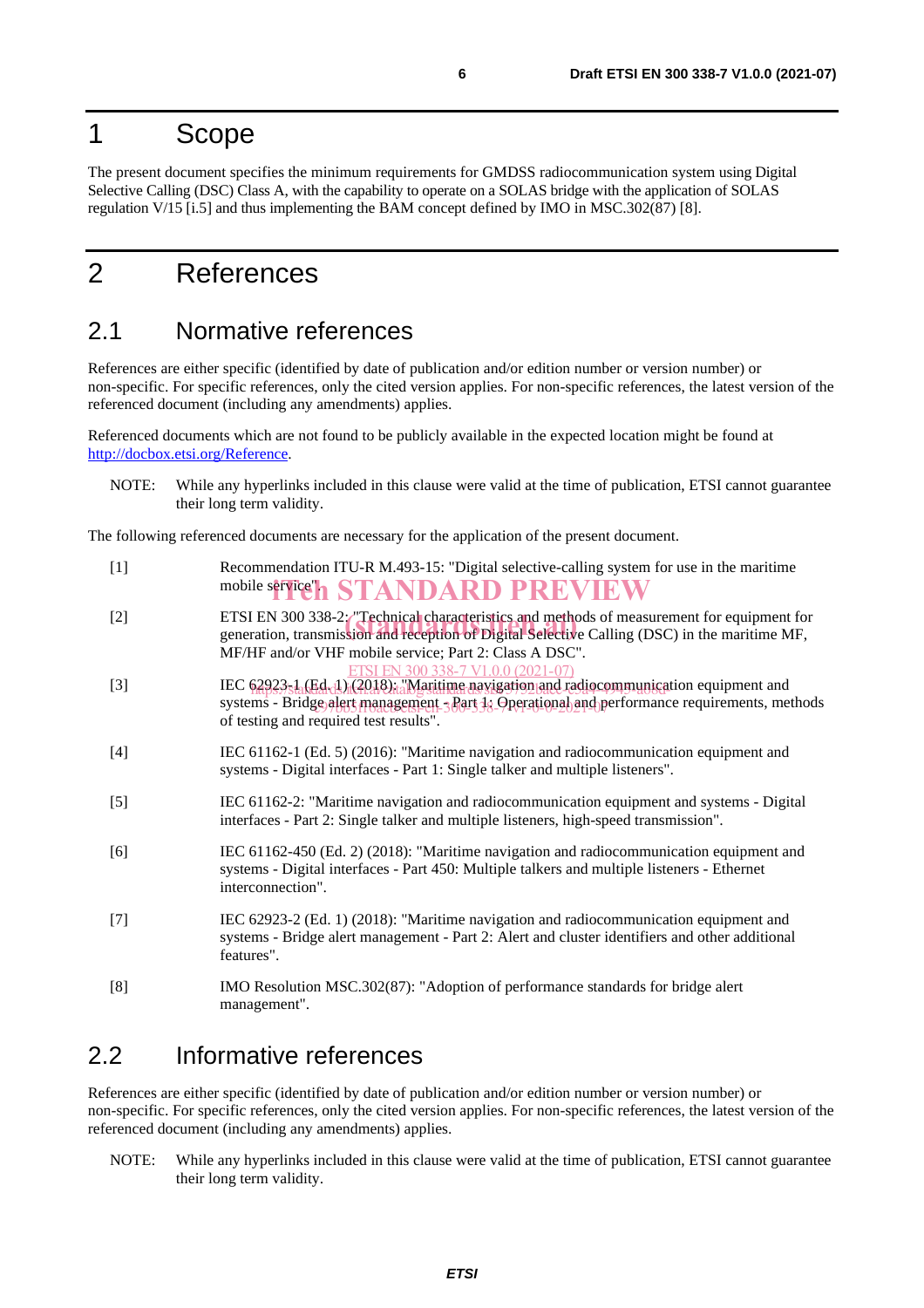The following referenced documents are not necessary for the application of the present document but they assist the user with regard to a particular subject area.

| [i.1] | ETSI EN 300 338-1: "Technical characteristics and methods of measurement for equipment for    |
|-------|-----------------------------------------------------------------------------------------------|
|       | generation, transmission and reception of Digital Selective Calling (DSC) in the maritime MF, |
|       | MF/HF and/or VHF mobile service; Part 1: Common requirements".                                |
|       |                                                                                               |

- [i.2] IEC 62940:2016: "Maritime navigation and radiocommunication equipment and systems Integrated communication system (ICS) - Operational and performance requirements, methods of testing and required test results".
- [i.3] IEC 61097-3 (Ed. 2) (2017): "Global maritime distress and safety system (GMDSS) Part 3: Digital selective calling (DSC) equipment - Operational and performance requirements, methods of testing and required results".
- [i.4] ETSI EN 300 338-8: "Technical characteristics and methods of measurement for equipment for generation, transmission and reception of Digital Selective Calling (DSC) in the maritime MF, MF/HF and/or VHF mobile service; Part 8: Enabling DSC radio equipment with remote control capabilities".
- [i.5] SOLAS: "International Convention for the Safety Of Life At Sea", 1974 (as amended).
- [i.6] **IMO Resolution A.1021(26) (2009): "Code on alerts and indicators".**

## 3 Definition of terms, symbols and abbreviations iTeh STANDARD PREVIEW

### 3.1 Terms

### (standards.iteh.ai)

For the purposes of the present document, the terms given in ETSI EN 300 338-1 [i.1] and the following apply:

ETSI EN 300 338-7 V1.0.0 (2021-07)

**acknowledge:** BAM alert acknowledge .iteh.ai/catalog/standards/sist/5752baec-c5a4-4945-a68d-

audible indication: sound from the EUT that is not associated with raising a BAM alert of priority alarm or warning in the list of active alerts of the EUT

NOTE: BAM alerts of priority caution and emergency alarm do not have a BAM audible signal, nor have states to handle acknowledgement or silencing.

EXAMPLE 1: A sound indicating a change of control position.

EXAMPLE 2: Table 7.1.1 of IMO Resolution A.1021(26):2009, "Code on Alerts and Indicators" [i.6].

**BAM alert:** announcement of abnormal situations and conditions requiring attention

NOTE: BAM alerts are divided in four priorities: emergency alarms, alarms, warnings and cautions.

**distress event:** unique distress situation identified by two (VHF) or three (MF/HF) parameters of the distress information; the MMSI of the vessel in distress and the nature of distress and on MF/HF the mode of subsequent communication

**DSC acknowledge:** DSC procedure acknowledge

**DSC alarm:** event in DSC equipment as specified in ETSI EN 300 338-2 [2]

**DSC distress acknowledgement:** distress DSC message of type Alert Acknowledgement

**DSC distress alert:** distress DSC message of type Alert

**DSC distress relay:** distress DSC message of type Relay

**DSC urgency message:** non-distress DSC message of category Urgency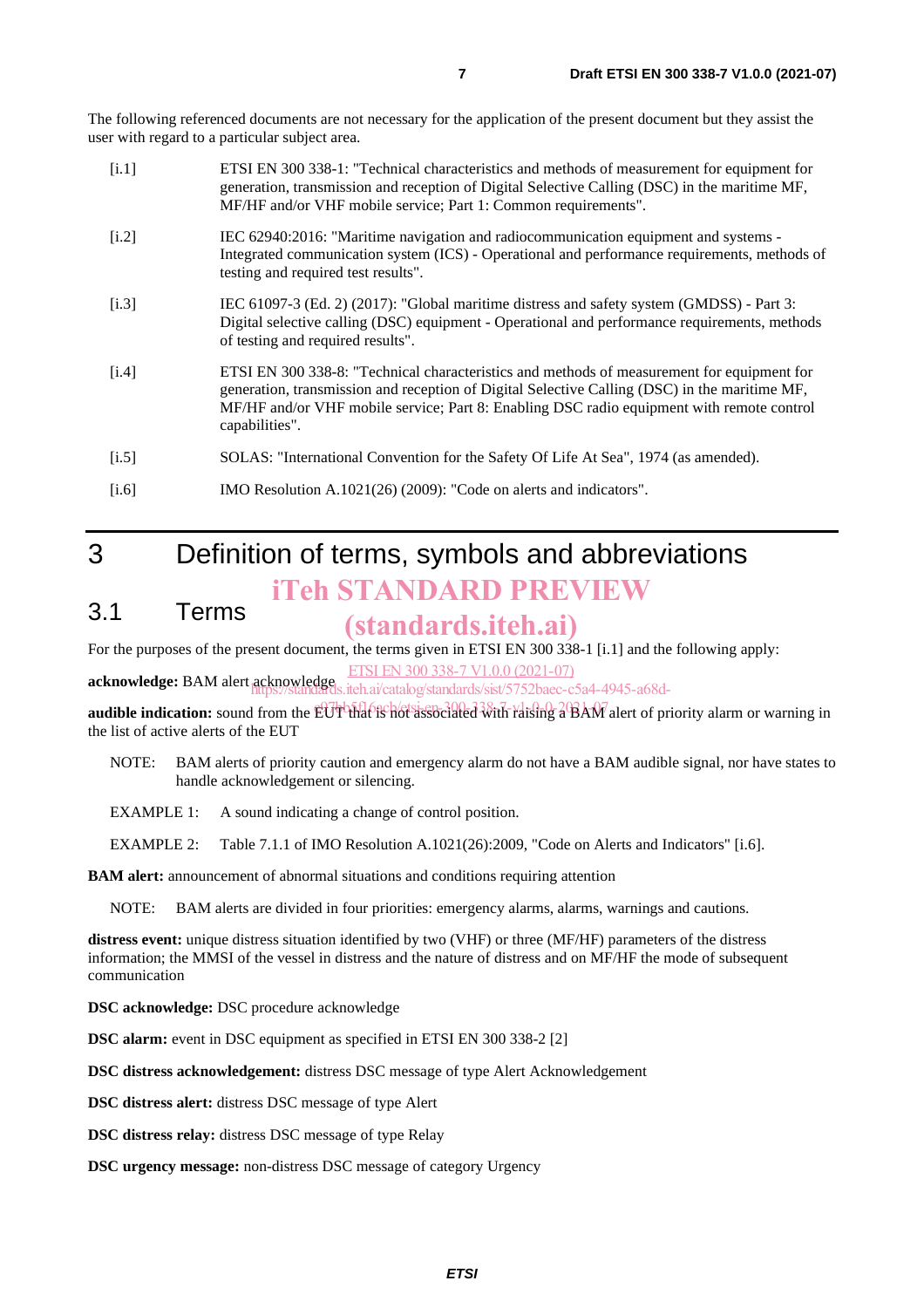**non-distress DSC message:** DSC messages or DSC acknowledgements that do not have the format specifier or category of "distress"

## 3.2 Symbols

Void.

### 3.3 Abbreviations

For the purposes of the present document, the following abbreviations apply:

| A            | Assembly                                                                 |  |  |  |
|--------------|--------------------------------------------------------------------------|--|--|--|
| <b>BAM</b>   | <b>Bridge Alert Management</b>                                           |  |  |  |
| <b>CAM</b>   | Central Alert Management                                                 |  |  |  |
| <b>DSC</b>   | Digital Selective Calling                                                |  |  |  |
| ED           | Edition                                                                  |  |  |  |
| EN           | European Norm                                                            |  |  |  |
| <b>ETSI</b>  | European Telecommunications Standards Institute                          |  |  |  |
| <b>EUT</b>   | <b>Equipment Under Test</b>                                              |  |  |  |
| <b>GMDSS</b> | Global Maritime Distress and Safety System                               |  |  |  |
| HF           | <b>High Frequency</b>                                                    |  |  |  |
| <b>HMI</b>   | Human Machine Interface                                                  |  |  |  |
| <b>ICS</b>   | <b>Integrated Communication System</b>                                   |  |  |  |
| ID           | Identity                                                                 |  |  |  |
| <b>IEC</b>   | <b>International Electrotechnical Commission</b>                         |  |  |  |
| <b>IMO</b>   | International Maritime Organization RD PREVIEW                           |  |  |  |
| IP           | Internet Protocol                                                        |  |  |  |
| <b>ITU</b>   | International Telecommunications Union .itch.ai)                         |  |  |  |
| <b>ITU-R</b> | ITU - Radiocommunications sector                                         |  |  |  |
| MF           | Medium Frequency ETSI EN 300 338-7 V1.0.0 (2021-07)                      |  |  |  |
| <b>MMSI</b>  | Maritime Mobile Senvice Identity standards/sist/5752baec-c5a4-4945-a68d- |  |  |  |
| <b>MSC</b>   | Marine Safety Committee cb/etsi-en-300-338-7-v1-0-0-2021-07              |  |  |  |
| N            | North/Northern latitude                                                  |  |  |  |
| <b>NM</b>    | <b>Nautical Mile</b>                                                     |  |  |  |
| <b>OOW</b>   | Officer Of the Watch                                                     |  |  |  |
| RX           | Receive(d)/Receiving                                                     |  |  |  |
| S            | South/Southern latitude                                                  |  |  |  |
| <b>SAR</b>   | <b>Search And Rescue</b>                                                 |  |  |  |
| <b>SFI</b>   | <b>System Function ID</b>                                                |  |  |  |
| <b>SNMP</b>  | Simple Network Management Protocol                                       |  |  |  |
| <b>SOLAS</b> | International convention on the Safety Of Life At Sea 1974               |  |  |  |
| <b>STF</b>   | <b>Specialist Task Force</b>                                             |  |  |  |
| <b>TAG</b>   | <b>Transport Annotate and Group</b>                                      |  |  |  |
| <b>TCP</b>   | <b>Transmission Control Protocol</b>                                     |  |  |  |
| TX           | Transmit(ted)/Transmitting                                               |  |  |  |
| <b>UDP</b>   | <b>User Datagram Protocol</b>                                            |  |  |  |
| VHF          | Very High Frequency                                                      |  |  |  |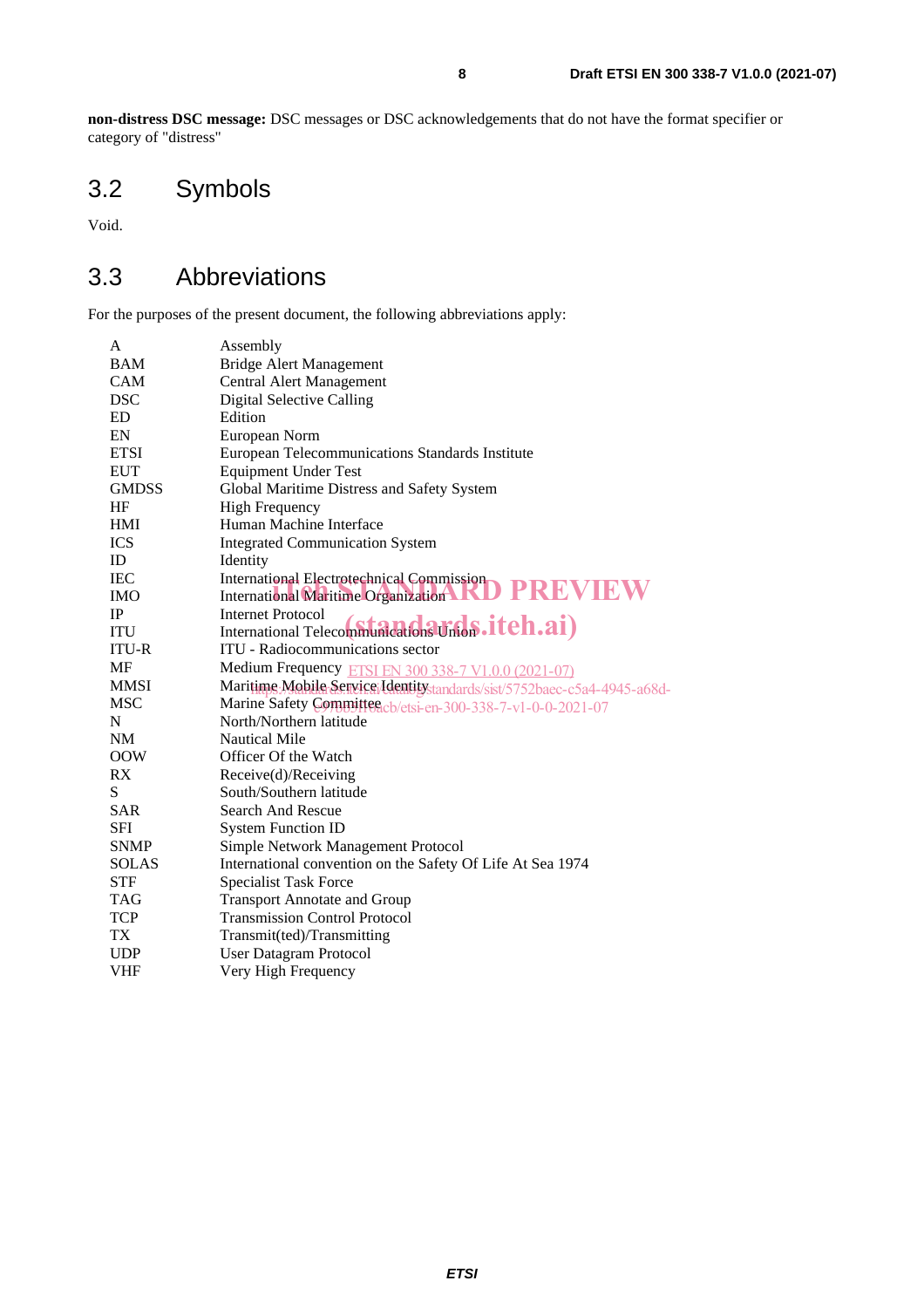## 4 General requirements

### 4.1 Bridge alert management implementation

### 4.1.1 Requirements

Compliance with the BAM concept, including the interfaces required for BAM, is a functional and conceptual extension to, not a substitution of, facilities as required in ETSI EN 300 338-2 [2]. Compliance with ETSI EN 300 338-2 [2] is required unless the present document requires otherwise. According to MSC.302(87) [8] and IEC 62923-1 [3], in case of conflict between the alert requirements of ETSI EN 300 338-2 [2] and the present document, the requirements and tests of the present document and of MSC.302(87) [8], IEC 62923-1 [3] and IEC 62923-2 [7] shall take precedence.

According to the BAM concept it is necessary to prioritize BAM alerts and the priorities shall be determined by the DSC equipment. The BAM concept poses requirements on the alert definition concept, alert properties and the Human Machine Interface (HMI). For guidance see IEC 62923-1 [3], Annex E.

Further a signalling interface and a protocol are defined for interfacing equipment to a CAM system or to other BAM compliant equipment according to IEC 62923-1 [3], IEC 61162-1 [4] and IEC 62923-2 [7]. The present document adopts the signalling protocol and allows, within limits, for DSC alarms from radio equipment to be part of the BAM concept or otherwise facilitates these.

The EUT shall comply with the requirements of ETSI EN 300 338-2 [2], IEC 62923-1 [3] and IEC 62923-2 [7].

Informative guidance on implementing Bridge Alert Management can be found in Annex B to the present document.

#### 4.1.2 Methods of test and required test results iTeh STANDARD PREVIEW

It shall be confirmed that the EUT complies with the tests in ETSI EN 300 338-2 [2], IEC 62923-1 [3] and IEC 62923-2 [7]. (standards.iteh.ai) ETSI EN 300 338-7 V1.0.0 (2021-07)

https://standards.iteh.ai/catalog/standards/sist/5752baec-c5a4-4945-a68d-

## 4.2 Audible signals for BAM alerts vs audible indications

### 4.2.1 General

BAM alerts are alerts falling into the concept of Bridge Alert Management (BAM) (see MSC.302(87) [8] and IEC 62923-1 [3]). BAM applies to all alerts presented on, or transferred to, the bridge of a vessel (the concept can also be applied in other areas). The visual and audible announcements of BAM alerts are always handled on the EUT, and, within limitations, additionally on the CAM system. The latter of which is not covered in the present document (see IEC 62923-1 [3] and IEC 62923-2 [7]).

The BAM concept provides amongst others human machine interface requirements and provides a standardized method to disseminate the information to the CAM system, thus requiring the support of the alert signalling interface and protocol as defined in IEC 61162-1 [4] and IEC 62923-1 [3].

BAM alerts are distinct from matters such as DSC aural alarms. For the purpose of the present document the audible presentation and handling of DSC aurals defined in Recommendation ITU-R M.493-15 [1] and ETSI EN 300 338-2 [2] includes:

- audible signals. An audible signal is intended to recognize the existence and priority of a BAM alert and to identify the equipment where an audible BAM alert can be handled. In the present document some audible signals are directly based on DSC aurals, see Annex A and Table A.1;
- sound in the time allotted for speech output. Speech output is intended to recognize the specific BAM alert. Some DSC aurals are allowed or required for this purpose, see Annex A and Table A.1; and
- audible indications (see also IEC 62923-1 [3]). Most DSC aurals are audible indications for the purpose of the present document. The audible indications that occur together with a caution are listed in Annex A and Table A.1.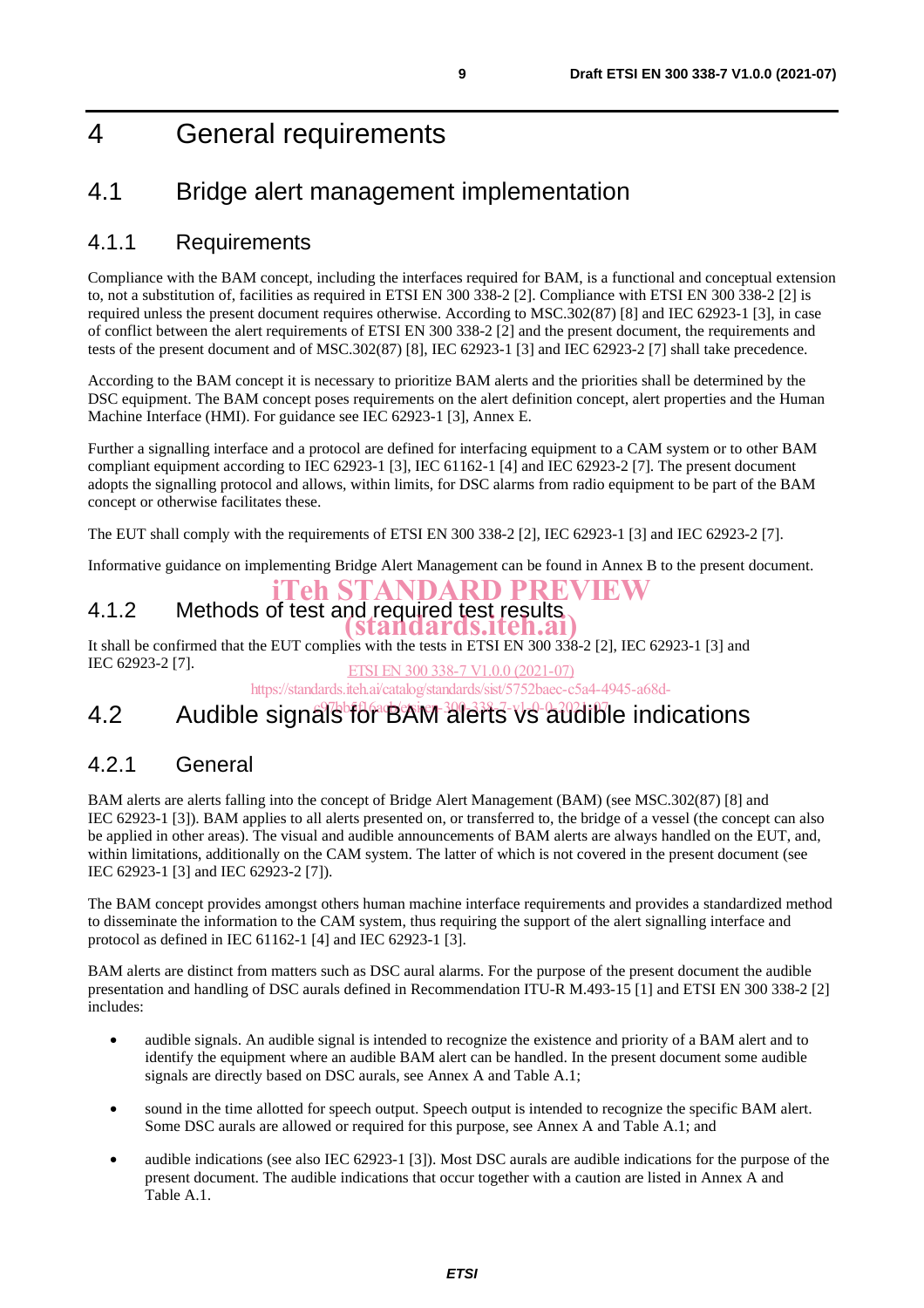Audible indications indicating DSC aural alarms or other situations may be applied in the EUT for functionality that does not warrant a BAM alert, for example a tone for pressing the dedicated distress button, or for situations that do not warrant an audible BAM alert, for example when the corresponding BAM alerts raised are only characterized as a caution (thus without audible signal). Situations where ITU has defined sounds that need to be detached from alert management altogether are therefore not defined in the present document.

Audible indications (mandatory or manufacturer specific) may be applied subject to the requirements defined in clause 4.2.2.

### 4.2.2 Requirements

BAM alerts of priority warning and alarm shall not be accompanied with an audible indication (only the audible presentation defined in IEC 62923-1 [3] is allowed).

All sounds provided by the EUT that are not required by the present document as (part of the) audible presentation of a BAM alert (i.e. an audible signal for a BAM alert and the signal in the time for 'speech output') are audible indications.

When an audible indication is provided, it shall:

- not be possible to be confused with a BAM alert;
- not be startling;
- be less disturbing then BAM alerts; and
- be either:
	- momentary or temporary without user interaction, or PREVIEW
	- top after a defined user action on the equipment, which action is not related to alert management (this user action shall not involve the alert acknowledgement or silencing features). See also clause A.1. user action shall not involve the alert acknowledgement or silencing features). See also clause A.1.

#### 4.2.3 Methods of test and required test results? https://standards.iteh.ai/catalog/standards/sist/5752baec-c5a4-4945-a68d-

It shall be confirmed by inspection of the EUT that BAM alerts of priority warning and alarm are not accompanied with an audible indication, thus only the audible presentation defined in IEC 62923-1 [3] shall occur.

It shall be confirmed by inspection of the EUT that when an audible indication is provided, e.g. along with a caution raised or detached from alert management, the audible indication:

- cannot be confused with a BAM alert;
- is not startling;
- is less disturbing then BAM alerts; and
- is either:
	- momentary or temporary without user interaction, or
	- stops after a defined user action on the equipment, which action is not related to alert management (this user action shall not involve the alert acknowledgement or silencing features). See also clause A.1.

### 4.3 Interfaces

#### 4.3.1 General requirements

Data interfaces for Bridge Alert Management purposes for the connection with a CAM system, and optionally other BAM compliant equipment, shall be provided and shall comply with at least one of IEC 61162-1 [4], IEC 61162-2 [5] or IEC 61162-450 [6]. The manufacturer shall specify which alternative(s) (defined in IEC 61162-1 [4], IEC 61162-2 [5] and IEC 61162-450 [6]) the physical interface(s) of the EUT supports.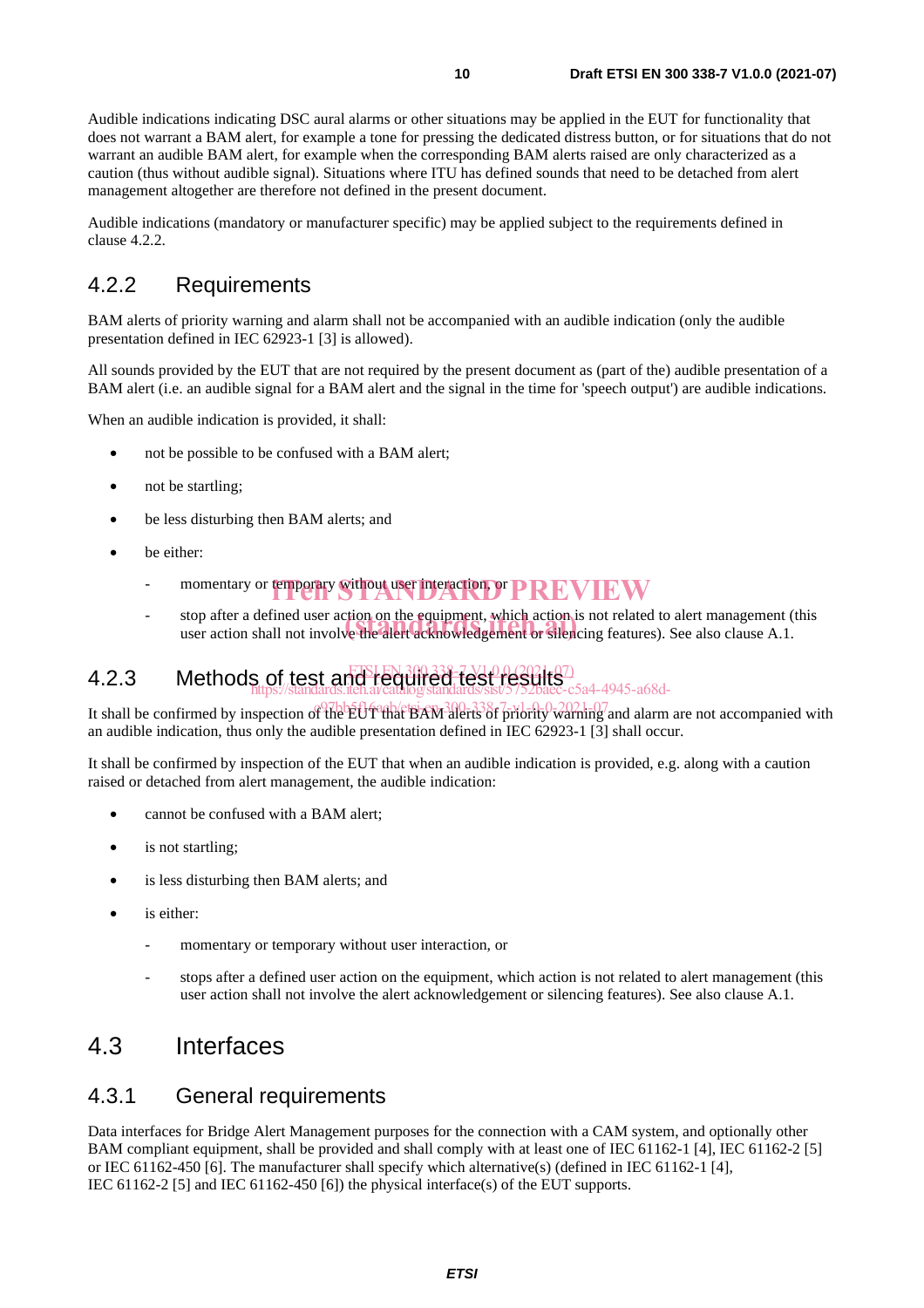### 4.3.2 Construction requirements

#### 4.3.2.1 Physical connection

The general required interface may be:

- physically part of the individual equipment/function; and/or
- connected using an internal (optionally proprietary) interface to a system supporting the required interfaces towards the CAM (e.g. when the individual equipment/function is part of an ICS, see IEC 62940 [i.2]).

Any of these configurations shall constitute the EUT and compliance with the BAM standard IEC 62923-1 [3] shall be demonstrated, presented as a whole including the required external interfaces (see clause 4.3.1). The manufacturer shall declare for which configuration(s) the EUT is suitable. The EUT shall be tested for compliance with the requirements of the present document in all supported configurations.

In case equipment is also capable of being operated without a larger system, such as an ICS, the equipment shall also be capable of being configured to comply with the requirements of the present document, including the interfaces, by itself. In that case, the equipment shall be tested for compliance both as stand-alone equipment and as part of the larger system.

#### 4.3.2.2 Ethernet protocols

The IEC 61162-1 [4] sentences sent over the ethernet IEC 61162-450 [6] are using the UDP multicast datagrams. The traffic limitations and requirements shall be kept as specified in IEC 61162-450 [6].

Other protocols/logical connections may exist on the same physical connection (including TCP/IP or SNMP) if the equipment support these layers. Such extra logical connections may include the possibility of secure remote controlling<br>of the equipment (e.g. remote controllers as defined in ETSI EN 300 338-8 Lt41). of the equipment (e.g. remote controllers as defined in ETSI EN 300 338-8 [i.4]).

#### <u>ETSI EN 300 338-7 V1.0.0 (2021-07)</u><br>4.3.3 Required sentences to support on the interface. https://standardis.iteh.ai/catalogy/sistematic/sistematic/sistematic/sistematic/s

The sentences to be used by the EUT over the BAM interface(s) shall be the ones specified in Table 1 and Table 2 c97bb5f16acb/etsi-en-300-338-7-v1-0-0-2021-07below (see also IEC 61162-1 [4] and IEC 62923-1 [3]).

| <b>Mnemonic</b>                                                                                                                                   | <b>Interface</b> | <b>Name</b>              | <b>Comment</b>                                   |
|---------------------------------------------------------------------------------------------------------------------------------------------------|------------------|--------------------------|--------------------------------------------------|
| <b>ALC</b>                                                                                                                                        | <b>CAM</b>       | Cyclic alert list        | List of current BAM alerts                       |
| AGL (note 2)                                                                                                                                      | <b>CAM</b>       | Alert group list         | Definition of a functional group                 |
| <b>ALF</b>                                                                                                                                        | <b>CAM</b>       | Alert sentence           | Details of a new or current BAM alert            |
| <b>ARC</b>                                                                                                                                        | CAM              | Alert command<br>refused | Alert command not accepted                       |
| $HBT$ (note 1)                                                                                                                                    | CAM              | Heartbeat                | Supports reliable alert related<br>communication |
| NOTE 1: Required for BAM compliant equipment, if that is able to request responsibility transfer of a BAM<br>alert from an external alert source. |                  |                          |                                                  |
| NOTE 2: Mandatory for functional alert group sources.                                                                                             |                  |                          |                                                  |

**Table 1: IEC 61162-1 [4] sentences transmitted by the DSC equipment for BAM**